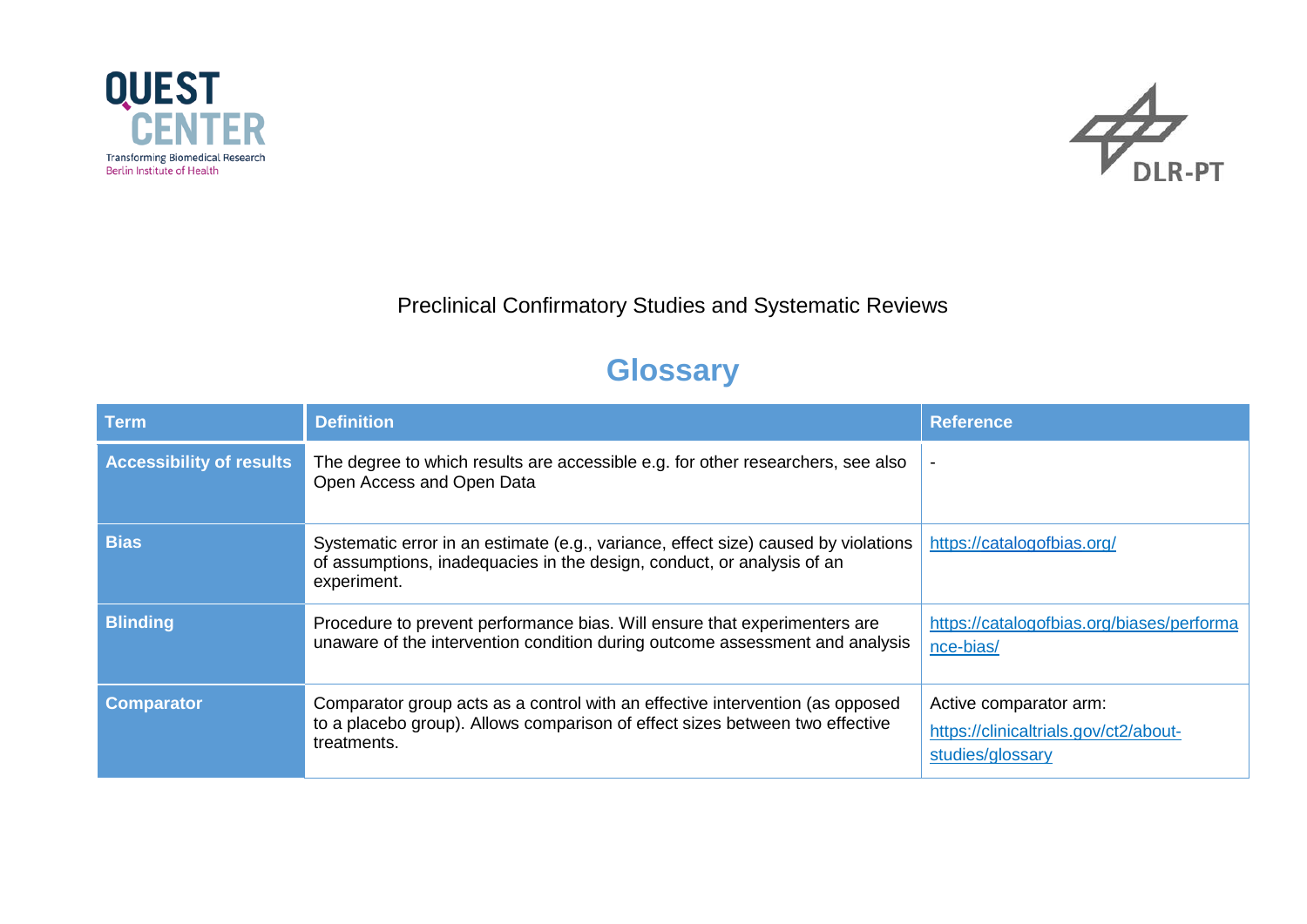



| <b>Term</b>                                    | <b>Definition</b>                                                                                                                                                                                                                                                                    | <b>Reference</b>                                 |
|------------------------------------------------|--------------------------------------------------------------------------------------------------------------------------------------------------------------------------------------------------------------------------------------------------------------------------------------|--------------------------------------------------|
| <b>Confirmatory</b><br>preclinical study       | Experimental studies to scrutinize preclinical findings through replication of<br>results alongside investigations into boundary conditions and robustness<br>through conduct of additional (control) conditions and multi center studies. See<br>also Exploratory preclinical study | https://doi.org/10.1371/journal.pbio.1001<br>863 |
| <b>Construct Validity</b>                      | Extent to which a measured outcome is representative of the phenomenon<br>studied                                                                                                                                                                                                    | doi: 10.1371/journal.pmed.1001489                |
| <b>Control (negative,</b><br>positive control) | A baseline comparison group that receives no or placebo treatment (negative)<br>or an effective comparison treatment (positive; see comparator).                                                                                                                                     |                                                  |
| <b>Data management</b>                         | Protocol describing data storage, data sharing, data preservation, and data<br>description                                                                                                                                                                                           | http://www.dcc.ac.uk/webfm_send/1279             |
| <b>Data security</b>                           | Models to ensure management of threats to data privacy, storage, longevity                                                                                                                                                                                                           |                                                  |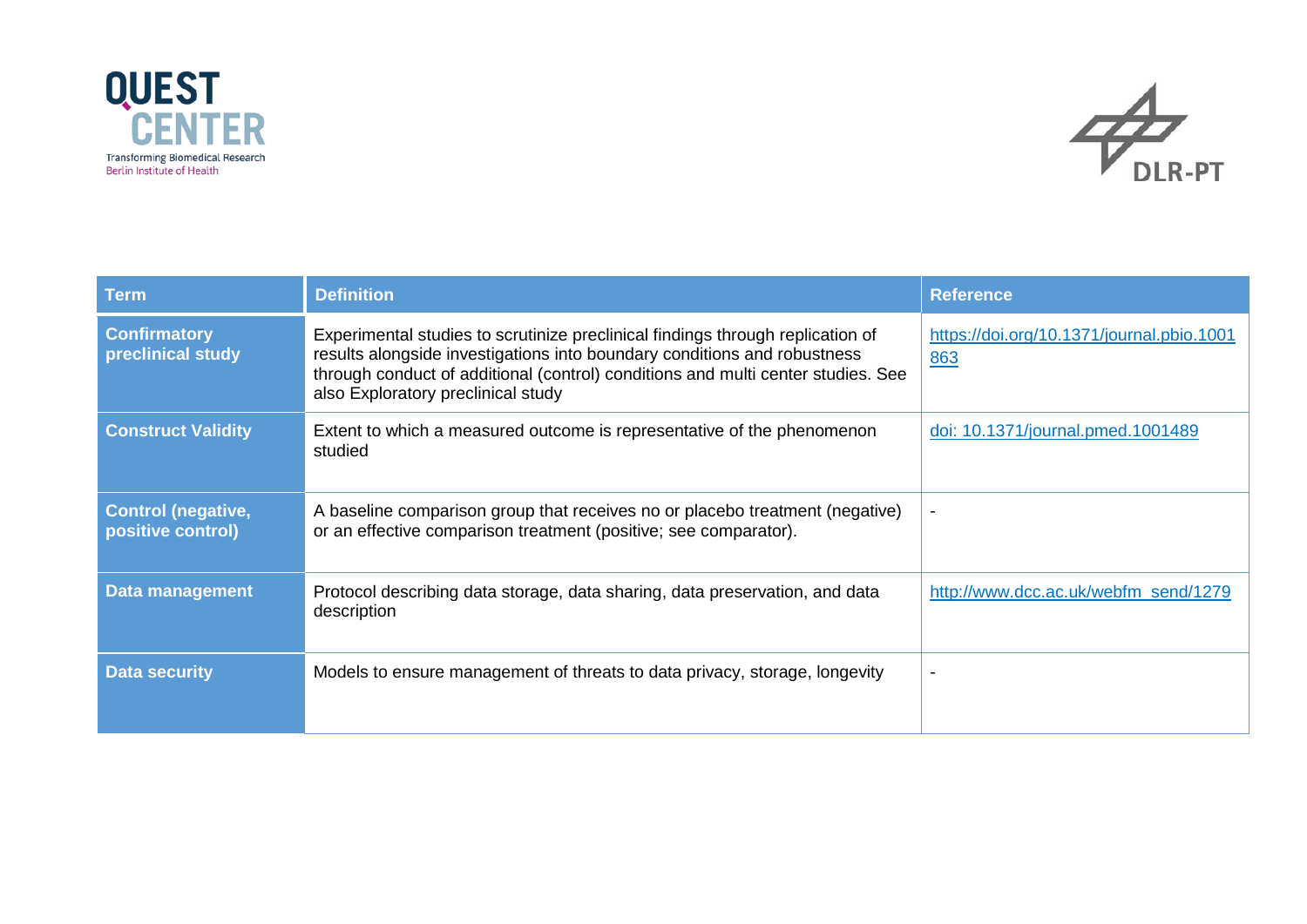



| <b>Term</b>                               | <b>Definition</b>                                                                                                                                                                | <b>Reference</b>                                                                                                                       |
|-------------------------------------------|----------------------------------------------------------------------------------------------------------------------------------------------------------------------------------|----------------------------------------------------------------------------------------------------------------------------------------|
| <b>Data sharing</b>                       | Making data accessible and reusable for others to different degrees by<br>providing direct links to repositories or describing procedures through which<br>data can be obtained. |                                                                                                                                        |
| <b>Data synthesis</b><br>strategy         | Strategy to combine data from various sources into one estimate of an effect<br>(e.g., strategy for a meta-analysis)                                                             | $\blacksquare$                                                                                                                         |
| Design of a study                         | The setup of a study, specifically what interventions take place, what<br>measurements are taken, what procedures are implemented to reduce bias                                 | https://www.nc3rs.org.uk/experimental-<br>design-assistant-eda                                                                         |
| <b>Dissemination of</b><br><b>results</b> | The way results are communicated and shared with peers and a broader<br>public. See also Open Access                                                                             | http://ec.europa.eu/research/participants<br>/docs/h2020-funding-guide/grants/grant-<br>management/dissemination-of-<br>results_en.htm |
| <b>Effect size</b>                        | Quantitative measure that estimates the magnitude of differences between<br>groups, or relationships between variables.                                                          | https://doi.org/10.4300/JGME-D-12-<br>00156.1                                                                                          |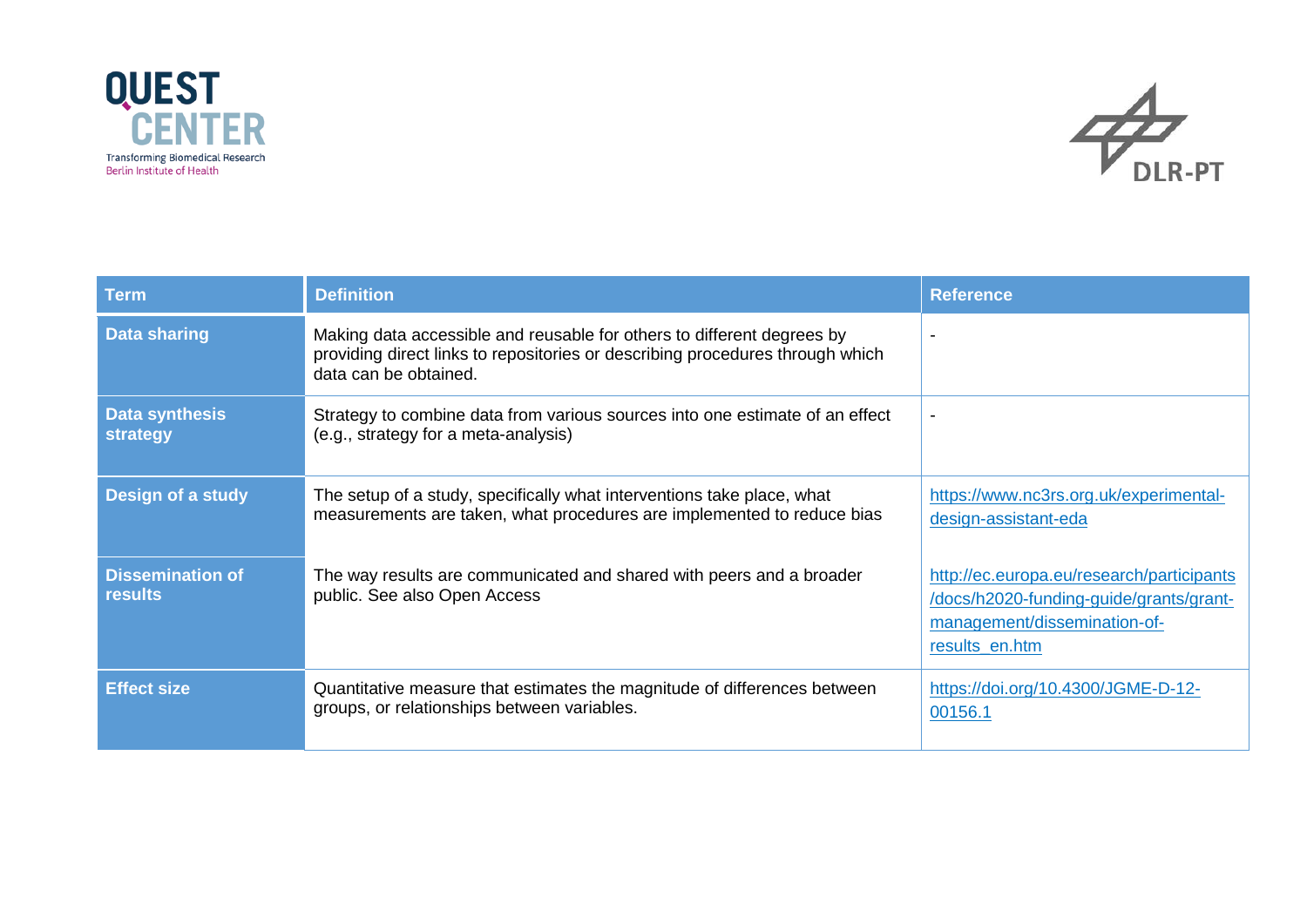



| <b>Term</b>                                    | <b>Definition</b>                                                                                                                                                                                                                                                                                                                                  | <b>Reference</b>                                                                |
|------------------------------------------------|----------------------------------------------------------------------------------------------------------------------------------------------------------------------------------------------------------------------------------------------------------------------------------------------------------------------------------------------------|---------------------------------------------------------------------------------|
| <b>Efficacy of the</b><br>intervention         | Outcome measure of the effect of interest. See also Effect Size.                                                                                                                                                                                                                                                                                   |                                                                                 |
| <b>Experimental unit</b>                       | Biological entity subjected to an intervention independently of all other units,<br>such that it is possible to assign any two experimental units to different<br>treatment groups.                                                                                                                                                                | https://eda.nc3rs.org.uk/experimental-<br>design-unit                           |
| <b>Exploratory preclinical</b><br><b>study</b> | Studies that search for novel biological associations and phenomena in<br>preclinical settings often employing less rigorous experimental designs, low<br>sample sizes. Further, many analyses are conducted to generate hypotheses.<br>To avoid false positive results, discovered effects need to be confirmed in<br>further preclinical studies | https://doi.org/10.1371/journal.pbio.1001<br>863                                |
| <b>Ecological validity</b>                     | Extent to which results provide a correct basis for generalisations to other<br>contexts of the same population.                                                                                                                                                                                                                                   | Paragraph 2.6:<br>https://learningstatisticswithr.com/book/s<br>tudydesign.html |
| <b>External Validity</b>                       | Extent to which results provide a correct basis for generalisations to other<br>populations or specifically in preclinical research to humans.                                                                                                                                                                                                     | Paragraph 2.6:<br>https://learningstatisticswithr.com/book/s<br>tudydesign.html |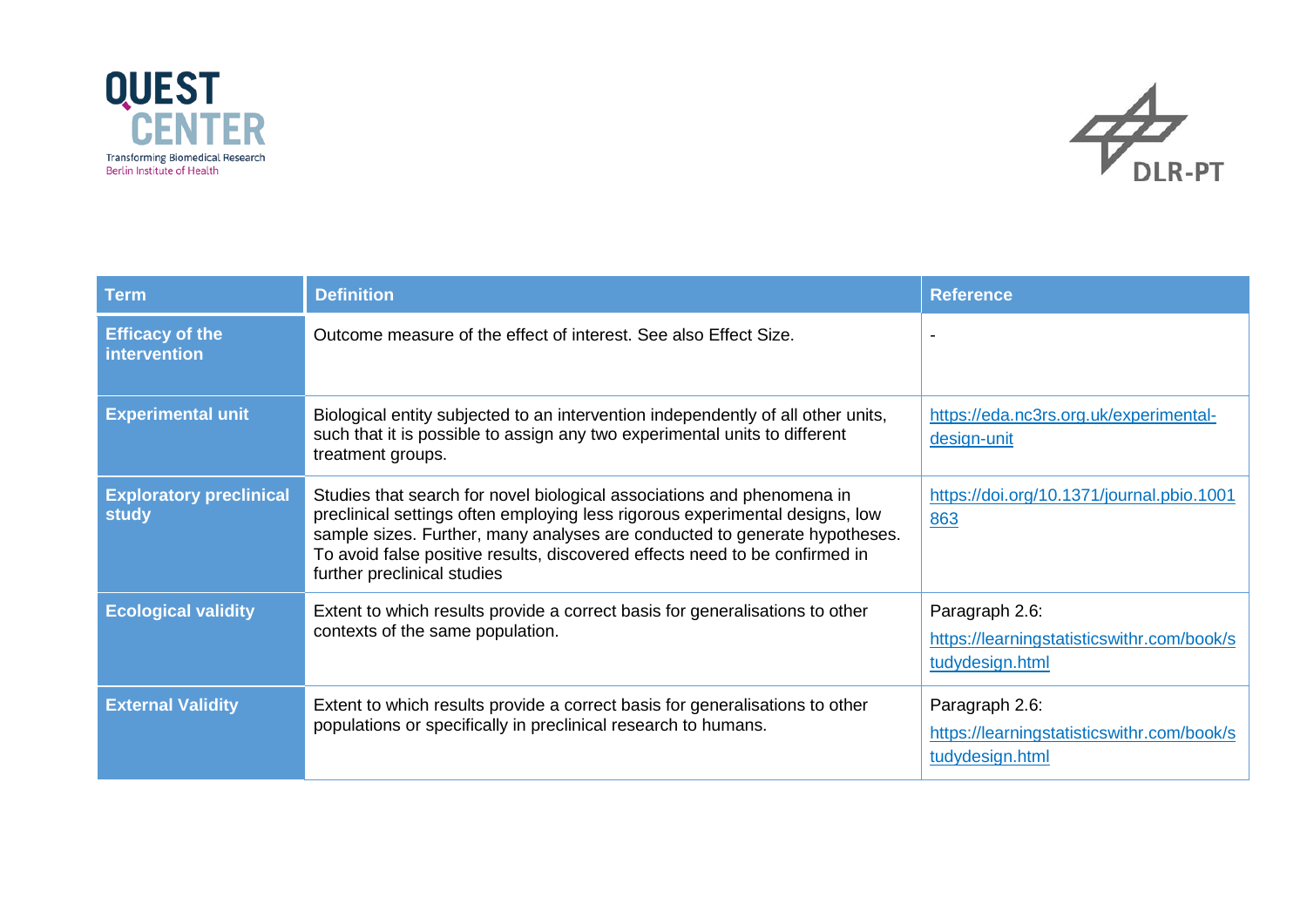



| <b>Term</b>                                       | <b>Definition</b>                                                                                                                                                | <b>Reference</b>                                      |
|---------------------------------------------------|------------------------------------------------------------------------------------------------------------------------------------------------------------------|-------------------------------------------------------|
| <b>Extraction of data from</b><br>primary studies | Process of extracting the relevant information to a synthesis from individual<br>studies (e.g., an effect size to be included in a meta-analysis)                | $\overline{\phantom{a}}$                              |
| <b>FAIR criteria</b>                              | Acronym for data sharing standards: Findable, Accessible, Interoperable,<br>Reusable.                                                                            | http://www.nature.com/articles/d41586-<br>019-01720-7 |
| <b>False positive</b>                             | Statistically significant result obtained by chance when the effect being<br>investigated does not exist.                                                        | https://doi.org/10.1038/nmeth.2738                    |
| <b>False negative</b>                             | Statistically non-significant result obtained when the effect being investigated<br>genuinely exists.                                                            | https://doi.org/10.1038/nmeth.2738                    |
| <b>Feasibility</b>                                | Likelihood that an experiment can be conducted under the given constraints<br>(number of experimental units available, laboratory equipement, time,<br>personal) |                                                       |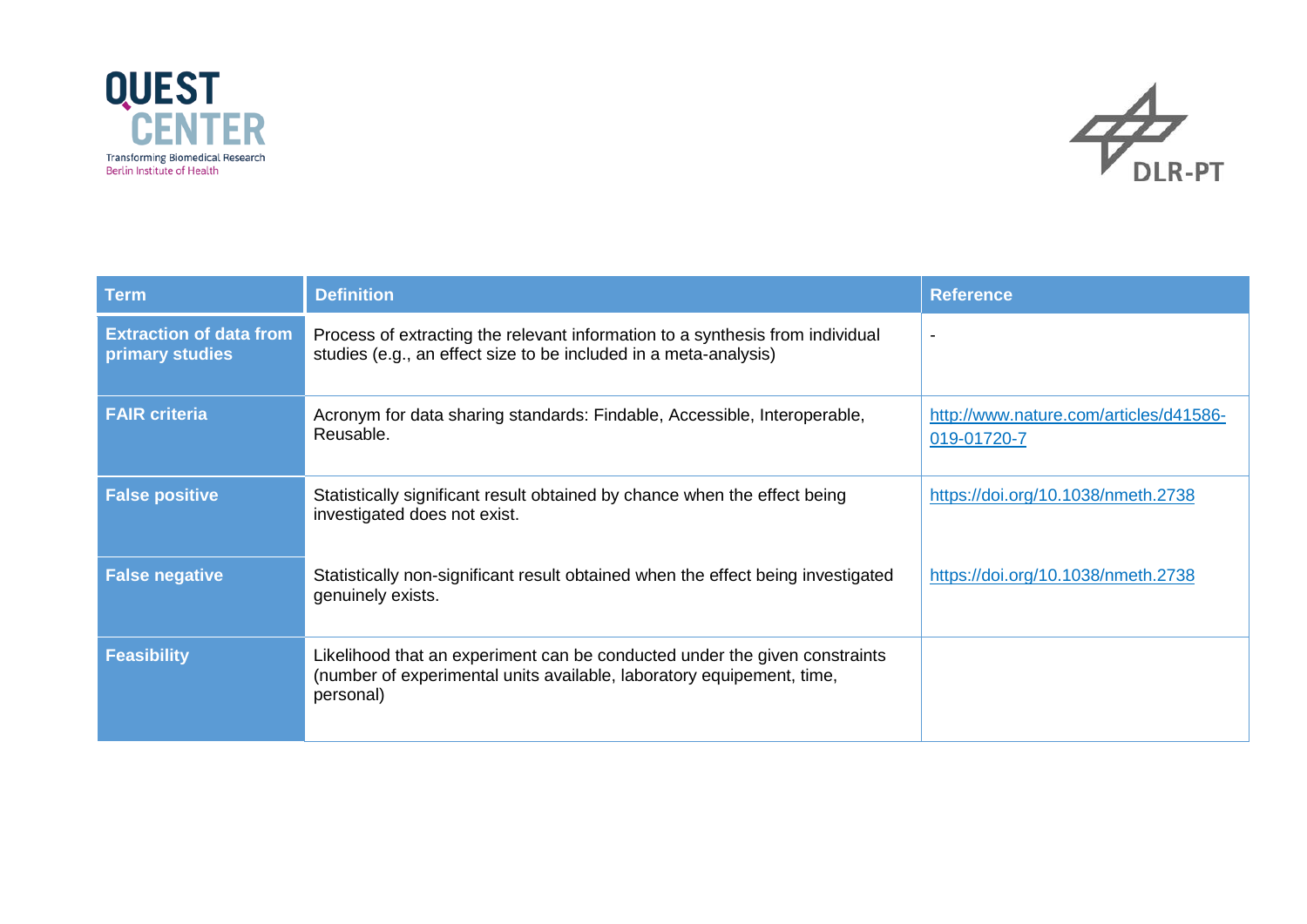



| <b>Term</b>                                   | <b>Definition</b>                                                                                                                                                                                                                                                                                                                                       | <b>Reference</b>                                                                                                      |
|-----------------------------------------------|---------------------------------------------------------------------------------------------------------------------------------------------------------------------------------------------------------------------------------------------------------------------------------------------------------------------------------------------------------|-----------------------------------------------------------------------------------------------------------------------|
| Independent variable<br>of interest           | Factor that a researcher manipulates within a controlled environment in order<br>to test its impact on the outcome measured. Also known as: predictor variable,<br>factor of interest.                                                                                                                                                                  | Paragraph 2.4:<br>https://learningstatisticswithr.com/book/s<br>tudydesign.html                                       |
| <b>Internal Validity</b>                      | Refers to the rigour of the study design and statistical analysis to isolate cause<br>and effect, and attribute the effect observed to manipulation of the independent<br>variable of interest. In an experiment with high internal validity, sources of bias<br>and chance observations are minimised. See Bias, Randomisation, and<br><b>Blinding</b> | Paragraph 2.6:<br>https://learningstatisticswithr.com/book/s<br>tudydesign.html                                       |
| Long-term<br>safeguarding of<br>research data | Preservation of data over long time scales (at least 10 years). See also data<br>security, data management                                                                                                                                                                                                                                              | https://www.dfg.de/foerderung/antrag_qu<br>tachter_gremien/antragstellende/nachnu<br>tzung forschungsdaten/index.html |
| <b>Metadata</b>                               | Data about experimental, datasets outlining content, timestamp, authors,<br>explanation of variables.                                                                                                                                                                                                                                                   | https://doi.org/10.1038/sdata.2016.18                                                                                 |
| <b>Methods against bias</b>                   | Procedures to reduce bias in a study like randomisation and blinding but also<br>improved statistical methods                                                                                                                                                                                                                                           | $\overline{\phantom{a}}$                                                                                              |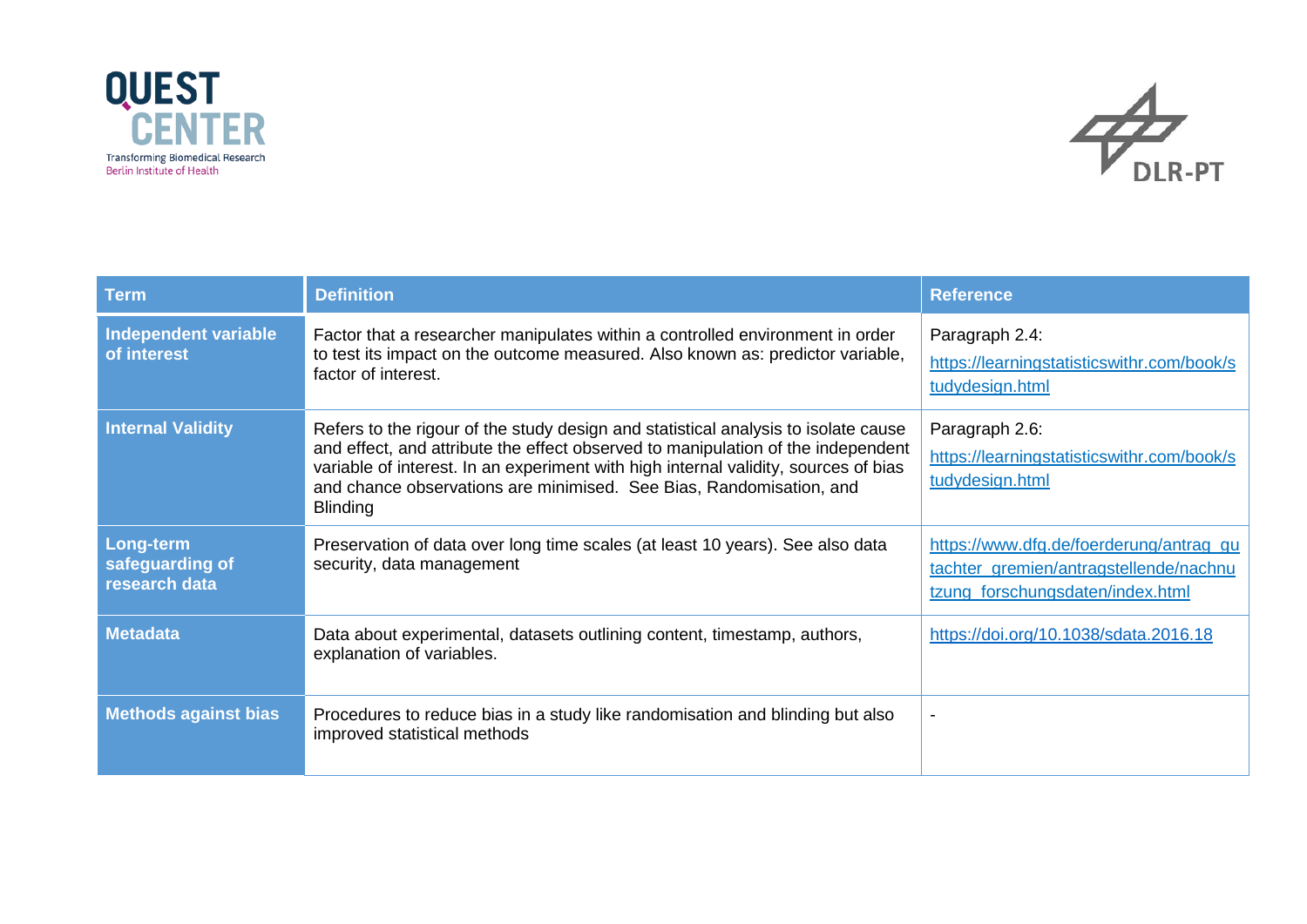



| Term                                                  | <b>Definition</b>                                                                                                                                                                               | <b>Reference</b>                                                                                     |
|-------------------------------------------------------|-------------------------------------------------------------------------------------------------------------------------------------------------------------------------------------------------|------------------------------------------------------------------------------------------------------|
| <b>Multicenter study</b>                              | Procedure where multiple labs collect data for the same study design to<br>investigate variability between labs to estimate generalisability of results                                         | https://journals.plos.org/plosbiology/articl<br>e?id=10.1371/journal.pbio.2003693                    |
| <b>Nuisance variable</b>                              | Sources of variability or conditions that could potentially bias results. Also<br>known as: confounding factor, confounding variable                                                            | Paragraph 2.7:<br>https://learningstatisticswithr.com/book/s<br>tudydesign.html                      |
| <b>Null Hypothesis</b><br><b>Significance Testing</b> | NHST is a method of statistical inference to assess the probability that the<br>observed data (or more extreme) will occur given a null hypothesis of no effect<br>of our variable of interest. | https://www.nature.com/articles/nmeth.2<br>698                                                       |
| <b>Open access</b>                                    | Freely available research articles for anyone, no subscription needed.                                                                                                                          | https://doi.org/10.12688/f1000research.8<br>460.3                                                    |
| <b>Open data</b>                                      | Freely available and reusable data, without barriers see FAIR criteria                                                                                                                          | https://book.fosteropenscience.eu/en/02<br>OpenScienceBasics/02OpenResearchD<br>ataAndMaterials.html |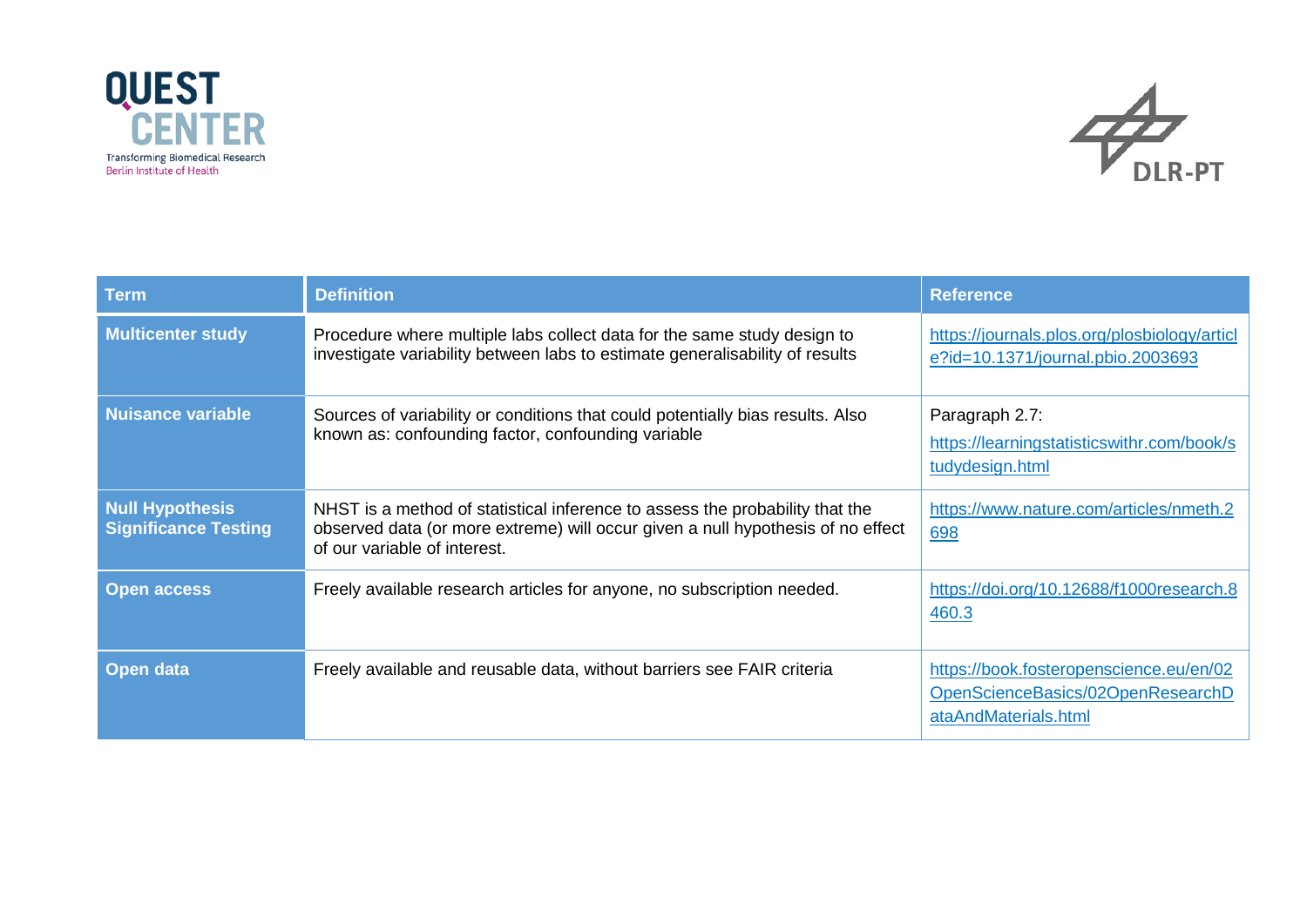



| <b>Term</b>                                                                       | <b>Definition</b>                                                                                                                                                                                                                                                                                                                                                                                 | <b>Reference</b>                                                                |
|-----------------------------------------------------------------------------------|---------------------------------------------------------------------------------------------------------------------------------------------------------------------------------------------------------------------------------------------------------------------------------------------------------------------------------------------------------------------------------------------------|---------------------------------------------------------------------------------|
| <b>Outcome measure</b>                                                            | Any variable recorded during a study to assess the effects of a treatment or<br>experimental intervention. Also known as: dependent variable, response<br>variable                                                                                                                                                                                                                                | Paragraph 2.4:<br>https://learningstatisticswithr.com/book/s<br>tudydesign.html |
| <b>Statistical Power</b>                                                          | Probability that a significance test detects an effect (i.e. a deviation from the<br>null hypothesis), if an effect exists (i.e. true positive result).                                                                                                                                                                                                                                           | https://doi.org/10.1177/09567976166475<br><u>19</u>                             |
| <b>Pre-registration of the</b><br>study,<br>pre-registration of<br>study protocol | Formal registration of methods, experimental design, and analysis procedures<br>prior to data-collection                                                                                                                                                                                                                                                                                          | https://doi.org/10.1177/17456916187713<br>57                                    |
| <b>Registered Report</b>                                                          | Type of article that undergoes a two-stage review. Before data collection<br>reviewers assess the scientific premise and in depth methodology including an<br>analysis plan. Upon acceptance in stage 1, articles are in principle accepted<br>independent of the results. After data collection, reviewers only assess whether<br>experiments were conducted according to the plan from stage 1. | https://doi.org/10.1016%2Fj.cortex.2012.<br>12.016                              |
| <b>Preprint</b>                                                                   | Sharing of a manuscript prior to peer-review mostly on dedicated repositories<br>like BioArxiv.                                                                                                                                                                                                                                                                                                   | https://www.plos.org/why-preprint                                               |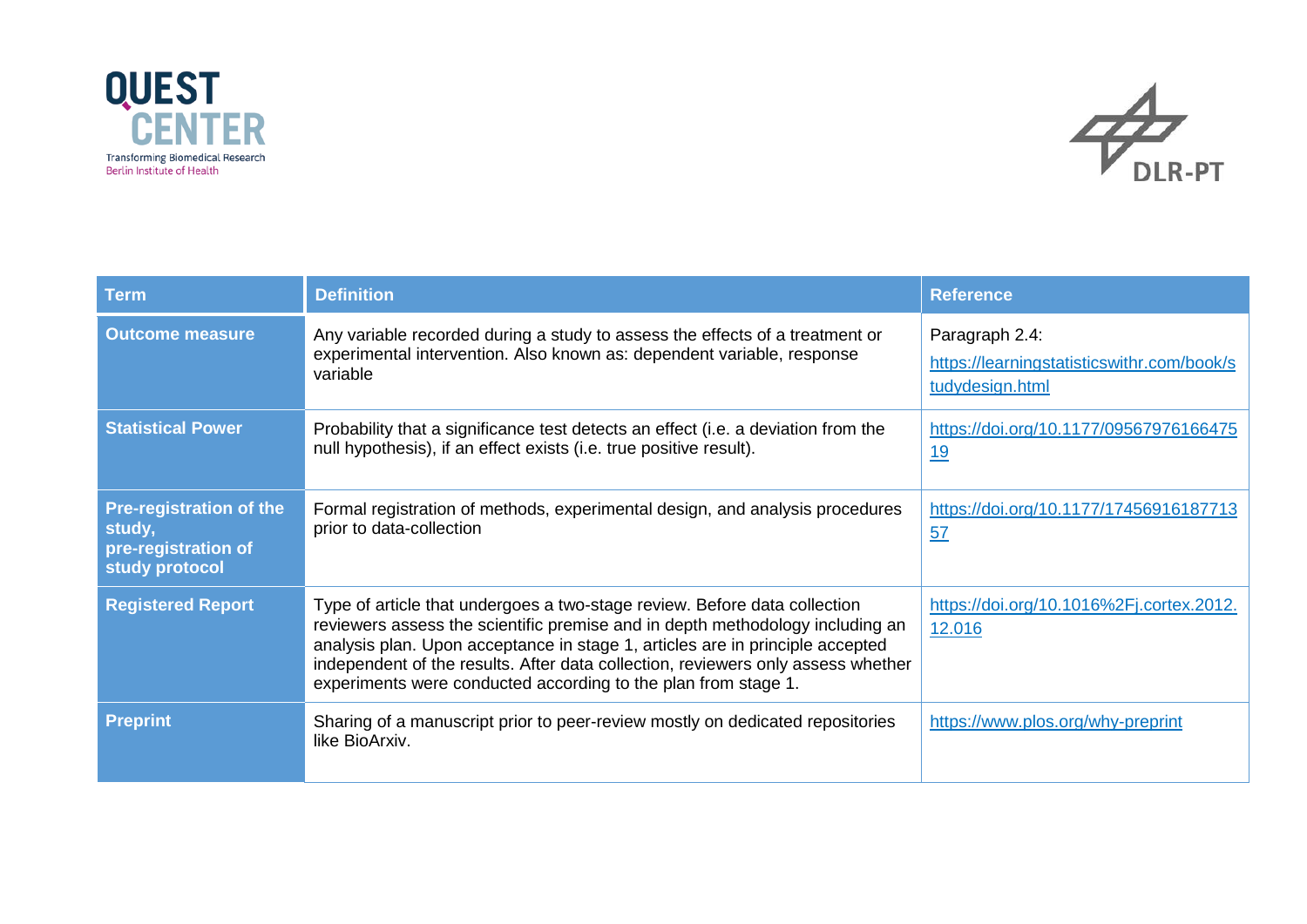



| <b>Term</b>                                     | <b>Definition</b>                                                                                                                                                                                                      | <b>Reference</b>                                                                                                       |
|-------------------------------------------------|------------------------------------------------------------------------------------------------------------------------------------------------------------------------------------------------------------------------|------------------------------------------------------------------------------------------------------------------------|
| <b>Publication bias</b>                         | Studies remain often unpublished when an outcome is contrary to the initial<br>hypothesis. This leads to an overrepresentation of positive findings impeding a<br>meta analytic assessment of the investigated effect. | https://catalogofbias.org/biases/publicati<br>on-bias/                                                                 |
| <b>Quality management</b>                       | Procedures in a laboratory to increase study quality through standard operating<br>procedures that ensure rigorous experimental design and reduction of<br>measurement errors.                                         | https://doi.org/10.15252/embr.20184714<br>$\overline{3}$                                                               |
| <b>Quality-assessment of</b><br>primary studies | Retrospective procedure to evaluate whether studies follow reporting<br>standards and whether they are at a risk of bias.                                                                                              | https://handbook-5-<br>1.cochrane.org/chapter_8/table_8_5_a_t<br>he_cochrane_collaborations_tool_for_as<br>sessing.htm |
| <b>Randomisation</b>                            | Assignment procedure to control for random variations between experimental<br>units included in a study.                                                                                                               | https://eda.nc3rs.org.uk/experimental-<br>design-allocation                                                            |
| <b>Repository</b>                               | Online database where information like experimental data or analysis code is<br>deposited and archived                                                                                                                 |                                                                                                                        |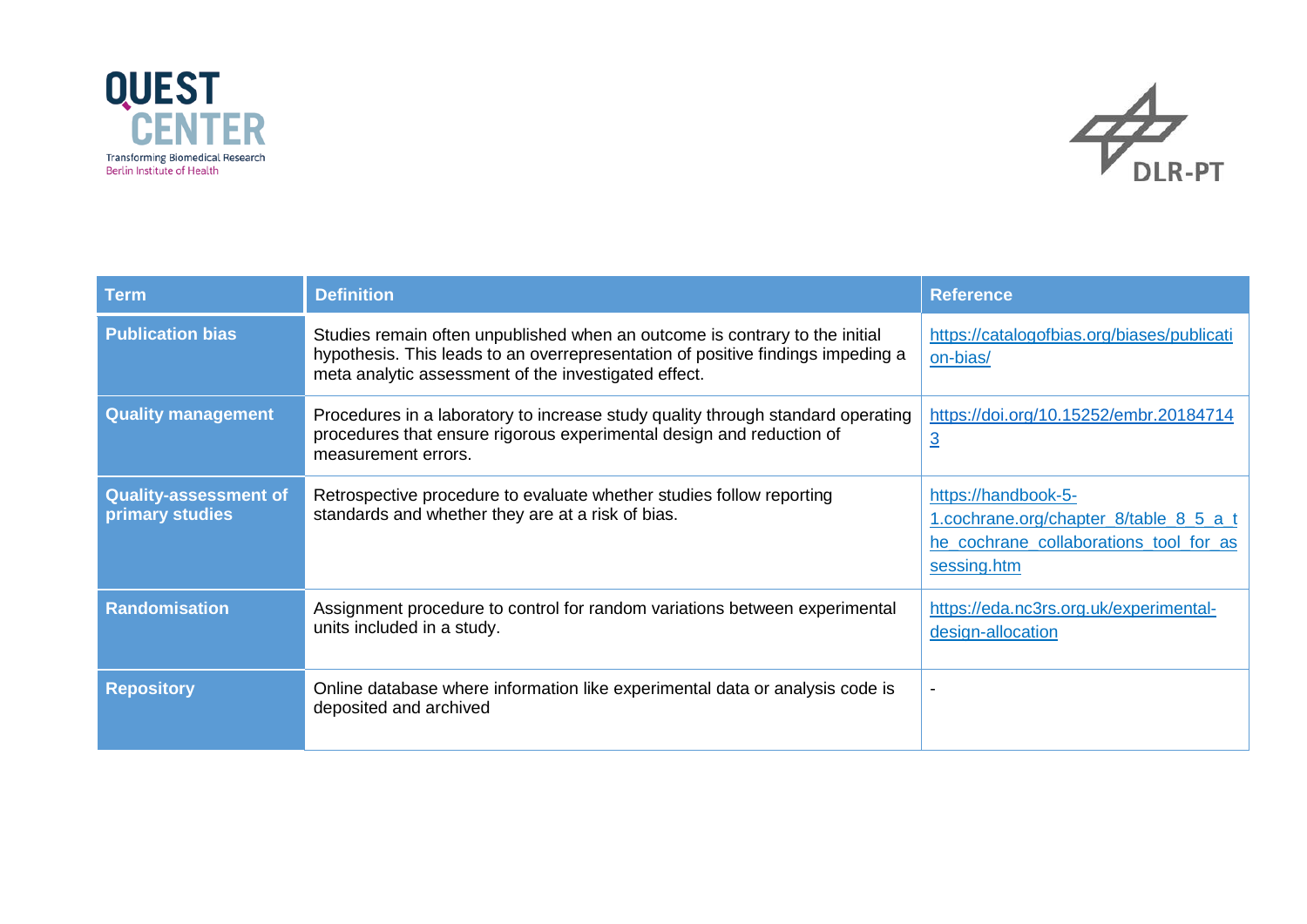



| <b>Term</b>                         | <b>Definition</b>                                                                                                                                                                                                                                                                                   | <b>Reference</b>                                                                              |
|-------------------------------------|-----------------------------------------------------------------------------------------------------------------------------------------------------------------------------------------------------------------------------------------------------------------------------------------------------|-----------------------------------------------------------------------------------------------|
| <b>Rigor</b>                        | The strict application of the scientific method to ensure robust and unbiased<br>experimental design, methodology, analysis, interpretation and reporting of<br>results. This includes full transparency in reporting experimental details so that<br>others may reproduce and extend the findings. | https://grants.nih.gov/reproducibility/faqs<br>.htm#4828                                      |
| <b>Sample size</b>                  | Number of experimental units per group, also referred to as N number. See<br>also Statistical Power and Sample Size determination                                                                                                                                                                   |                                                                                               |
| <b>Sample size</b><br>determination | Procedures to determine how many experimental units to include in a design.<br>Depends on power, effect size, and significance level                                                                                                                                                                | https://doi.org/10.1038/nmeth.2738                                                            |
| <b>Scientific premise</b>           | Rigor of the prior research: strengths and weakness of the data and previously<br>performed work upon which a study is built upon                                                                                                                                                                   | https://nexus.od.nih.gov/all/2016/01/28/s<br>cientific-premise-in-nih-grant-<br>applications/ |
| <b>Search strategy</b>              | Strategy to search databases for relevant studies, typically done systematically<br>with a pre-specified set of searches and search terms.                                                                                                                                                          |                                                                                               |